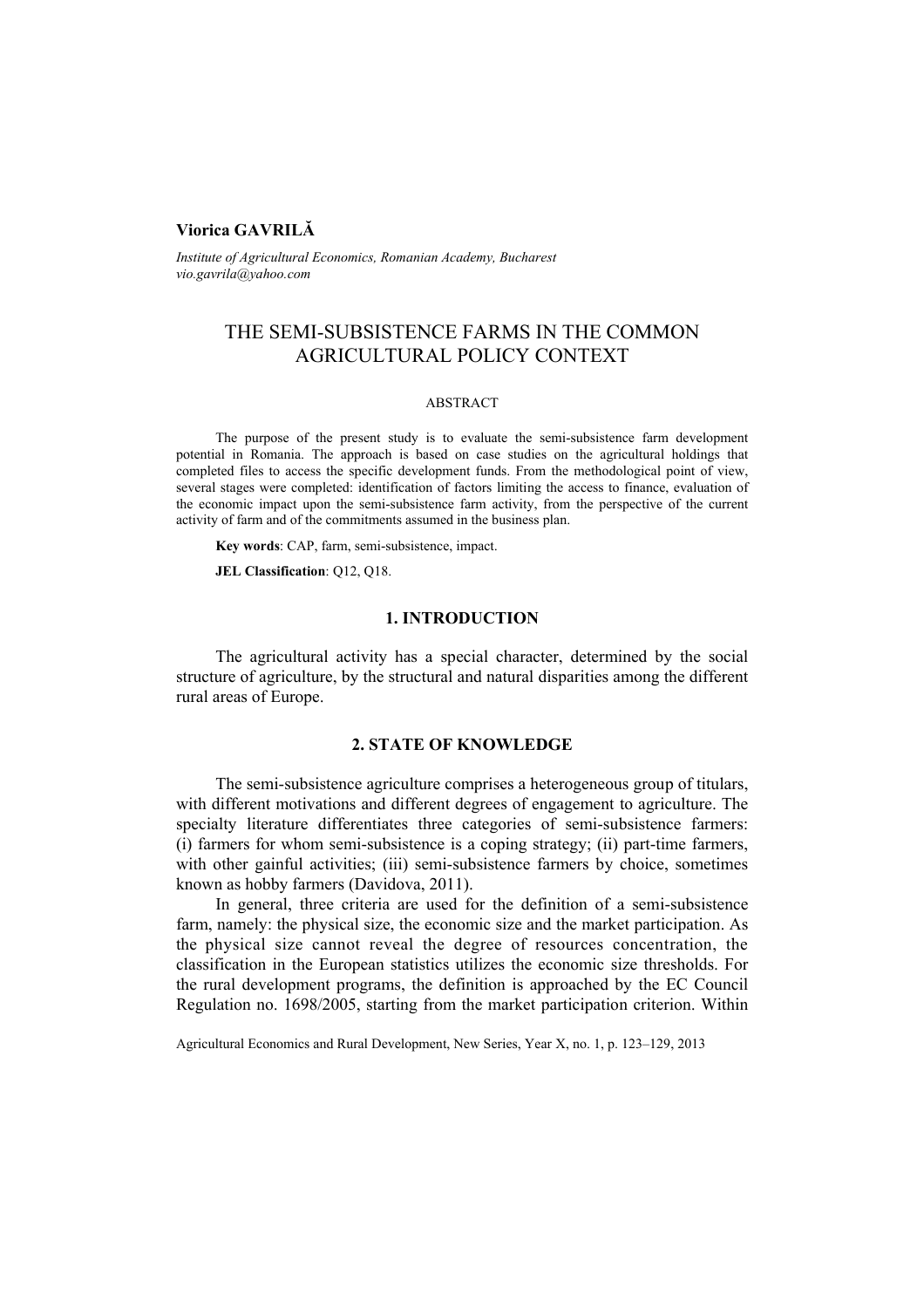the rural development programs, each Member State has the latitude to establish the economic size of the semi-subsistence farms that will be the object of the public support.

### **3. MATERIAL AND METHOD**

Within the NPRD, the semi-subsistence farms with real restructuring possibilities were defined as those ranging from 2 to 8 ESU, 350 thousand farms in total, about ¼ of these being estimated as potential beneficiaries of funding. The segment of semi-subsistence farms is described as being a relatively homogeneous group, averaging 4.9 ha for the group 2–4 ESU and 9.4 ha for the group 4–8 ESU. From the analysis of incomes of these farms, it was concluded that a farm from the category 2–4.3 ESU can cover the self-consumption needs of a household with 1– 3 members on the average. MARD calculations indicate that a farm will sell part of its production if it succeeds to increase its size by 2 up to 4 ESU. These results led to the establishment of the conditions for their access to finance and of the farm development objectives under Measure 141 "Support to semi-subsistence farms". The measure aims to support the semi-subsistence farm development and restructuring. The non-refundable financing principle means to **grant an annual fixed amount of** 1,500 euro/year, for a 5 year-period.

The investigated farms are located in the counties from the southern part of the country; they are family farms, with a low economic power, and they practice agriculture in order to cover their consumption needs and to obtain extra incomes. The case studies on the farms that completed a file for accessing Measure 141 provide support for the identification of the restrictive factors that limit the access to finance and for the analysis of the financing impact upon their real development possibilities. The economic impact upon the semi-subsistence farm activity was assessed from the perspective of the specific funds effects.

#### **4. RESULTS AND DISCUSSIONS**

The rural development sector in Romania, for the period 2007–2013, is supported through the implementation of the National Rural Development Program (NRDP). The NRDP general, strategic and specific objectives are the result of a basic analysis linked to the general socio-economic context in the rural area. The NRDP objectives structure the answer to these needs according to the four priority axes of the European rural development policies:

• Axis 1 targets competitiveness increase in the agri-food and forestry sectors;

• Axis 2 targets the improvement of environment and rural area;

• Axis 3 targets rural economy diversification and the improvement of the quality of life in the rural area;

• Axis 4 targets the launching and functioning of local development initiatives.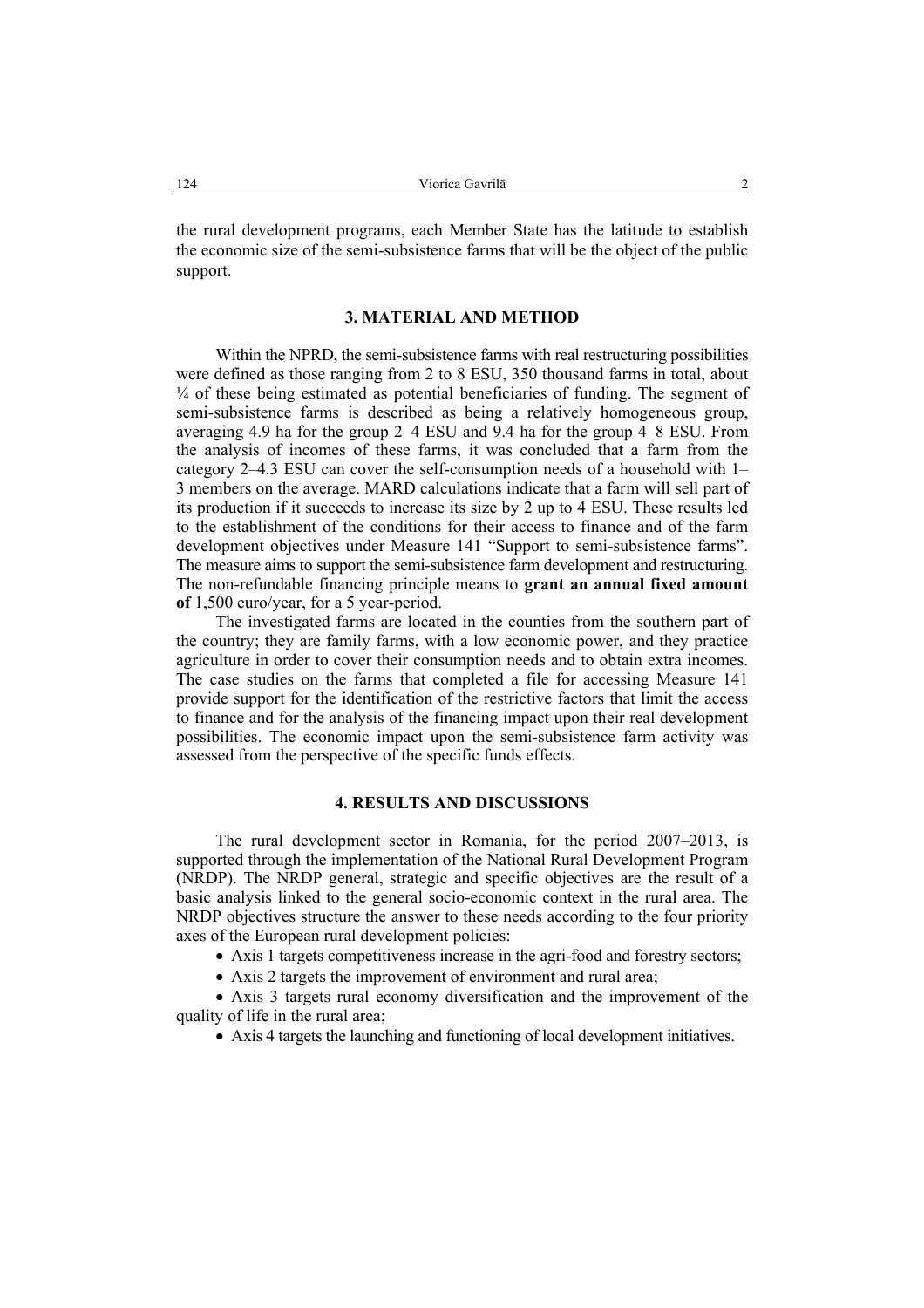44% of the public contribution is allocated to Axis 1, and under this the public funds are mainly directed to measures with impact upon the production and transformation processes (Measures 121 and 123). The measures affecting the agrarian structures, namely Measures 141, 142 and 112, have a lower budgetary financial share.



*Source*: Processing after NRDP, 2007–2013.

Figure 1. The funding structure of Axis 1 from the National Rural Development Plan.

The eligible beneficiaries of the non-refundable financial support granted through Measure 141 are the natural persons up to 62 years of age (who are not 62 yet at the moment of submitting the financing application), who carry out economic activities, mainly farming activities and whose agricultural farm:

– has an economic size ranging from 2 to 8 ESU;

- is located on the country's territory;
- is registered in the Unique Identification Register /Agricultural Register;

– sells part of the obtained agricultural production.

The specific objectives of Measure 141 consist of:

• Increase of the farm marketed production, so that the semi-subsistence farms should become economically viable;

• Production diversification according to the market needs and introduction of new products.

The score given per project can be different depending on five criteria:

1. Affiliation to an association form (15 points for the association, 20 points for the cooperative, producers' group);

2. Access to Measure 214 "Agro environmental payments" under NRDP (15 points);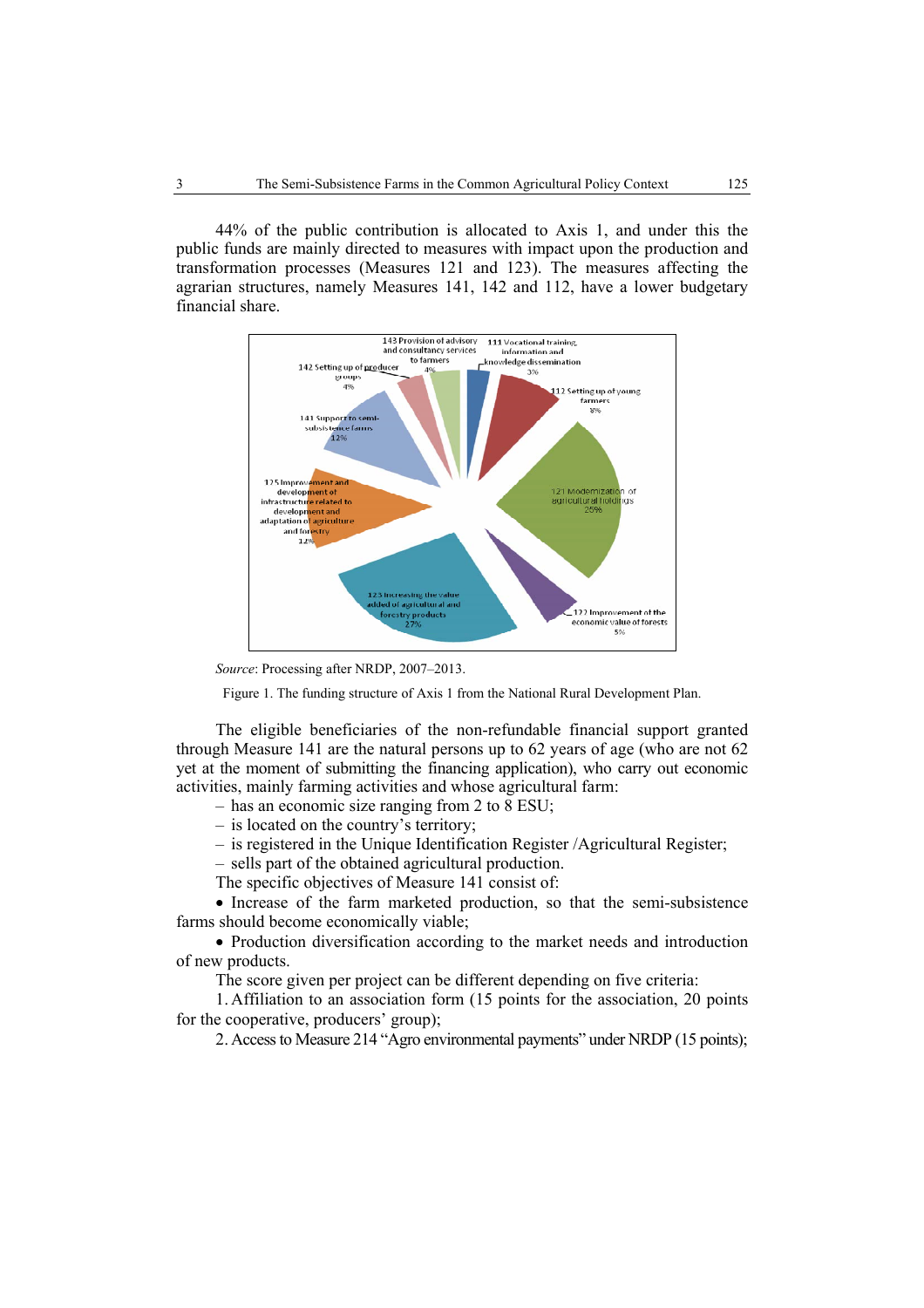3. Farmer's age – from 40 to 62 years old or under 40 years (0 or 30 points);

4. Farm location (0 or 5 points for less-favoured area);

5. Making an investment (25 points for an investment of minimum 4,500 RON from own funds or 30 points through Measure 121).

In the case studies, each project summed up 65 or 70 points, resulting from meeting three criteria: age under 40, the affiliation to an agricultural association and making an investment from own funds of minimum 4,500 RON, by the end of year 3. After a period of three years from receiving the support, the economic viability of the semi-subsistence farm will be proved by the 20% increase of the marketed output and by the farm size increase by minimum 3 ESU compared to the initial situation mentioned in the business plan.

| <b>Necessary Documents</b>                        | <b>Problems encountered</b>                                                                                  | Solving up                       |
|---------------------------------------------------|--------------------------------------------------------------------------------------------------------------|----------------------------------|
| Excerpt from the Agricultural                     | The Agricultural Register is                                                                                 | 1-2 travels for correction       |
|                                                   | Register issued by the Town Halls, incomplete, e.g.: the terminology is 1 travel to another locality for the |                                  |
| with mentioning on each page                      | not known, it does not contain totals, AR copy                                                               |                                  |
| "Conform to the original", sealed                 | the column for animal movement is                                                                            |                                  |
| and signed up by the town hall<br>representative. | not filled in                                                                                                | 1 travel for reviewing           |
|                                                   | The lack of a Xerox copier in the<br>town hall                                                               |                                  |
|                                                   | Some pages are not sealed                                                                                    |                                  |
| One copy of the land ownership                    | They do not have ownership                                                                                   | They obtain fiscal attestation   |
| document /Excerpt from the Land                   | documents                                                                                                    | certificate                      |
| Book / Certificate from the Land                  |                                                                                                              |                                  |
| <b>Fund Commission</b>                            |                                                                                                              |                                  |
| Fiscal attestation certificate for                | In 3 cases out of 10, there are                                                                              | 1 travel for correction          |
| natural persons regarding the local               | mistakes with regard to total area or                                                                        |                                  |
| taxes and fees                                    | to the categories of use                                                                                     |                                  |
| Excerpt drawn from the Unique                     | It was obtained after 5 days from                                                                            | 2 travels                        |
| Identification Register (print-<br>screen),       | filing in the Application to APIA                                                                            |                                  |
| Certificate from the Town Hall                    | Non-correlation of data with the<br><b>Agricultural Register</b>                                             | $1-2$ travels                    |
| Certificate from the veterinary                   | Non-correlation with the data                                                                                | 1 travel for remediation         |
| physician                                         | declared at the town hall, mainly                                                                            |                                  |
|                                                   | with regard to the animal gender:                                                                            |                                  |
|                                                   | male/female                                                                                                  |                                  |
| Certificate from the association                  |                                                                                                              | 1 travel: 10-100 km              |
| Certificate on the selling of                     | Most farmers sell their production                                                                           | MARD comes back to the           |
| production                                        | directly to consumers.                                                                                       | previous year's conditions,      |
|                                                   | In the case of cereals, they did not                                                                         | respectively to the Affidavit on |
|                                                   | have the special Form for printing,                                                                          | the selling of products          |
|                                                   | series, and numbering supplied by                                                                            |                                  |
|                                                   | the National Company "National                                                                               |                                  |
|                                                   | Printing House"                                                                                              |                                  |

|  |  |  | Box 1. Obtaining the necessary justifying documents |
|--|--|--|-----------------------------------------------------|
|  |  |  |                                                     |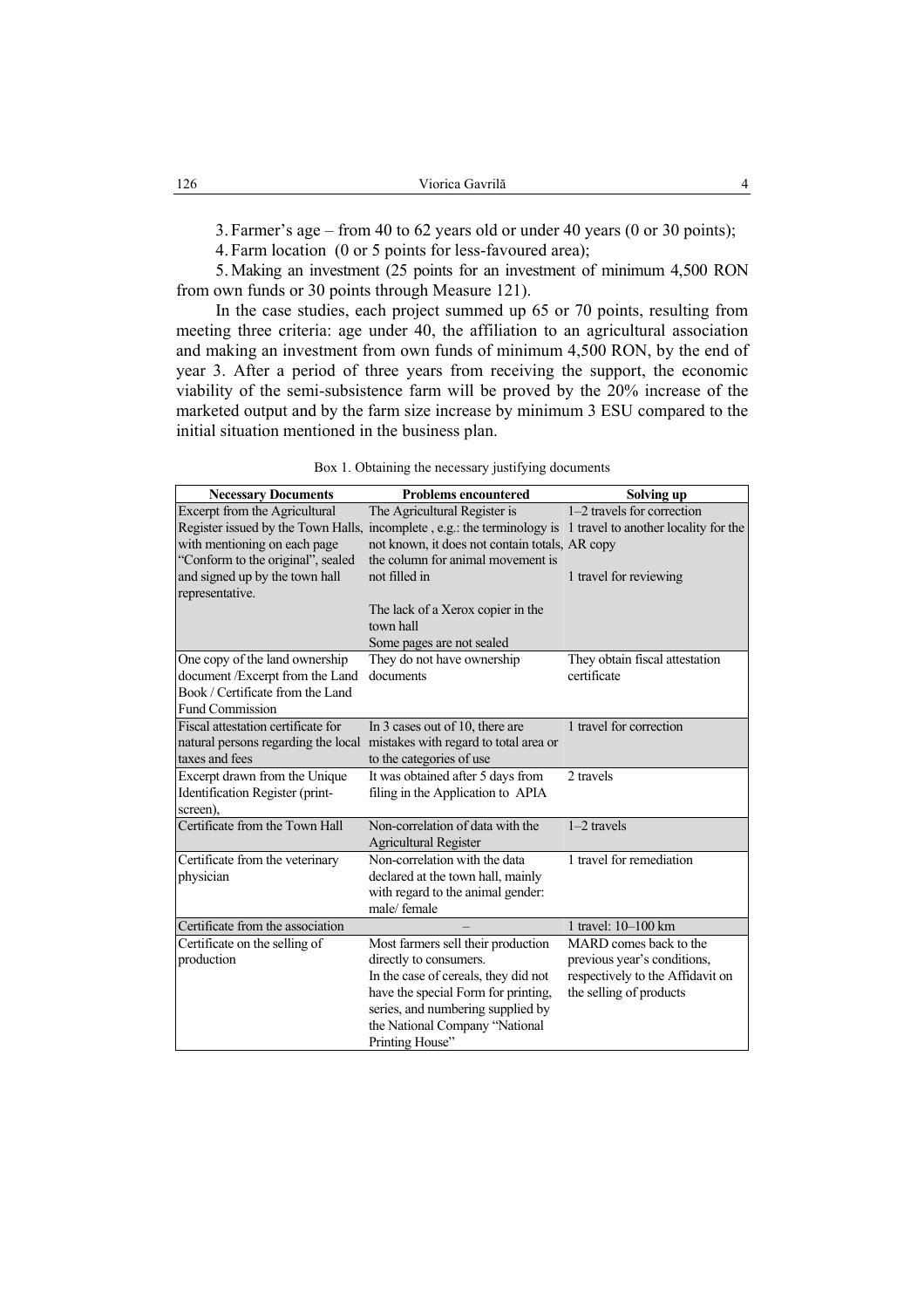Drawing up the funding application file consisted in filling in a standard finance Application that was accompanied by the business Plan and the justifying documents. The obtaining of the necessary documents raised special problems, in terms of time and travel expenses for their remediation.

The activity is crop or mixed production. The physical size ranges from 0.409 ha to 14.29 ha and the economic size from 2.122 ESU to 5.261 ESU. Generally, the agricultural area is into family ownership. The crop structure is relatively diversified, the number of crops ranging from three to seven.



*Source*: Processing of data from the case studies.

Figure 2. The crop structure on the investigated farms.

Cereals prevail in the crop structure on most farms:

– The small grains are present on 6 out of 10 farms, covering 34–96% of the farm area,

– The row crops are present on 9 out of 10 farms, (2–94%),

The oilseeds are present on 4 out of 10 farms, with shares ranging from 0.3 to 26%, higher shares in the area being found on the farms larger than 5 hectares.

The kitchen gardens (0.3–17%) supply the necessary vegetables on 8 out of 10 farms, sometimes a surplus for marketing.

Only one farm, with the size under 0.5 hectares, grows field vegetables, these covering 49% of the area, and the glasshouse vegetables are cultivated on 4 out of 10 farms,  $(0.1-1\%)$ .

The fodder crops are present on 5 out of 10 farms, with shares ranging from 4 to 92%.

For the crop production, the productions expenses/ha range from 1,219 RON to 9,477 RON/hectare, depending on the crop type. The net income /ha has a maximum value of 1,512 RON. Thus, a hectare of crops can ensure a net average wage per economy/year for the farmer. The net income per farm is quite heterogeneous, ranging from 500 to 11,122 RON.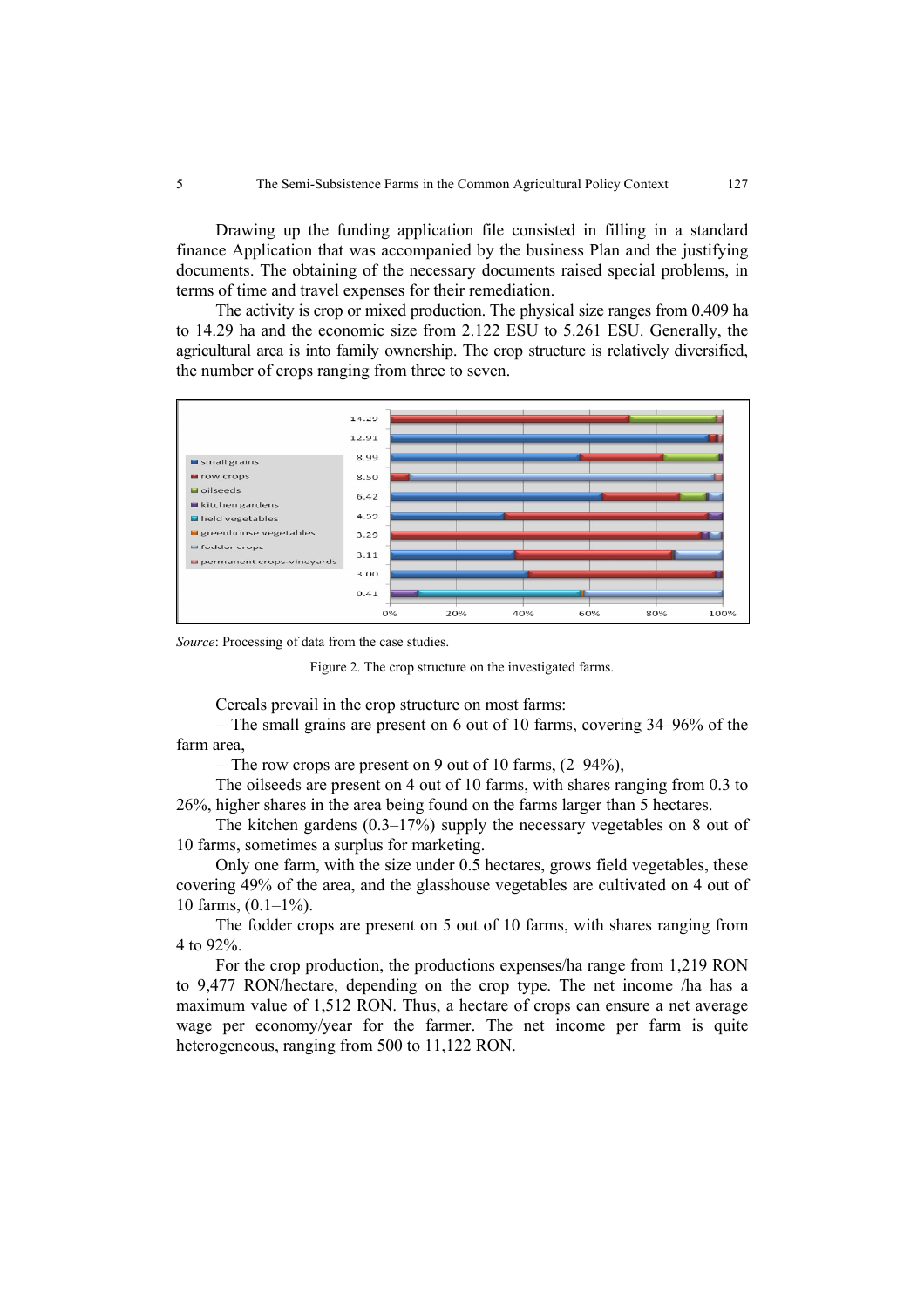



*Source*: Processing of data from the case studies.



Most farmers have opted for the improvement of cropping technologies in the crop production sector. The restructuring-development plan on the crop-growing farms resides in the change of crop structure by enlarging the area under vegetables in glasshouses and under field vegetables; the mixed farms are focused on the increase in the number of livestock and poultry heads, while ensuring the necessary animal feed from own farm.

## **5. CONCLUSIONS**

Obtaining the justifying documents for drawing up the business plan proved to be quite a difficult action, in the absence of a real support that the specialized departments within the commune town halls should provide to farmers. Sometimes a lack of responsibility was noticed in relation to the way in which data from the Agricultural Register were managed.

The proposed investments can ensure a minimum diminution of costs, in the sense of not appealing to the services provided by third parties.

The support of 1,500 euro/farm/year can averagely cover 30% of the current farm expenses, providing a potential improvement of the crop technologies by procuring sufficient quantities of inputs.

The objectives of increasing the economic size of farms are extremely difficult to reach, and the support level cannot facilitate a sustainable development of the farm. It is expected that the objectives will be fulfilled by a relatively low percentage of farmers by the third project year.